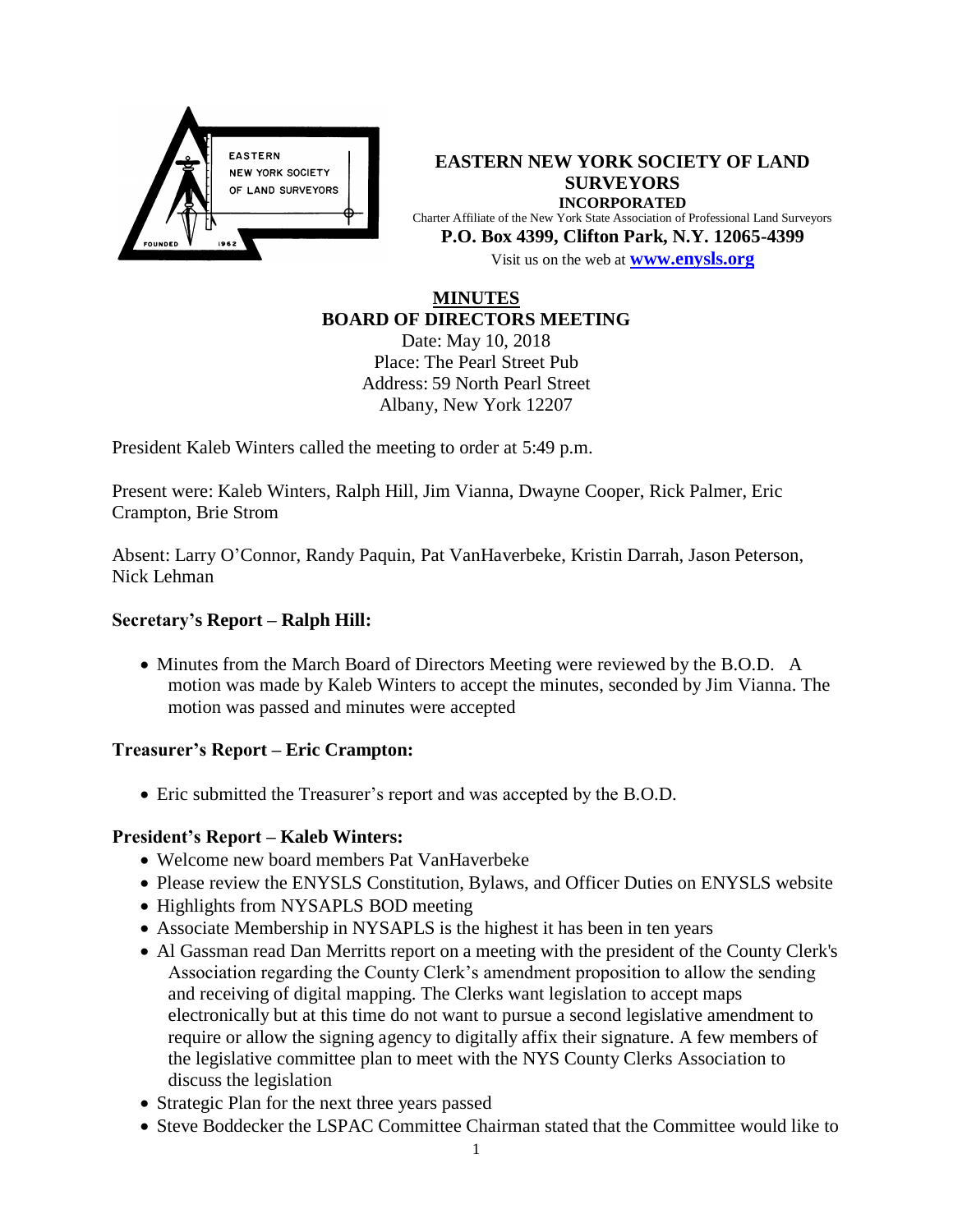see regionals connect, engage and invite their local legislators to attend and speak at meetings or events

- Roy Garfinkel reported The Standards Committee has had two meetings, the first one on 2/9/18 at headquarters in Albany and the second via web conference on 3/7/18. The Committee has worked on defining its charge and its goals. In an effort to achieve greater diversity on the committee two additional committee candidates were suggested to the Board for acceptance, John McIntosh Jr. PLS from NFLSA and Jason Larson PLS from DHLSA. Greg de Bruin has volunteered to create a GIS map of the States as a tool to be populated with information on current statutes and laws other States are using. Greg showed the map which is in progress to the Board on the big screen. Roy also reported that Mark Brinkash LS, chairman of the Pennsylvania Society of Land Surveyors Standards Committee has reached out in hope to start an effort for the States to work together on our similar quest to legislate Standards. Eastern not represented
- Patti Brooks reported that there is a potential for a small NSPS dues increase in 2020
	- NYSAPLS Past President (1988) George D. Ryan, Jr. of CNYSLS has passed away
	- ENYSLS website paid Jaguar Hosting, LLC for one more year of our domain name until March 17, 2019, web hosting through Jaguar is paid until November 24, 2018
	- Randy filed ENYSLS's IRS form 990-N on e-file

### **Executive Vice President's Report – Randy Paquin:** No report

# **Vice President's Report – Jim Vianna:**

- SHS 2018 Rendezvous in New Orleans, Louisiana from September 9 12
- Proposed 2018 2019 Budget, motion made by Ralph Hill to accept the budget, seconded by Kaleb Winters, motion passed and budget accepted
- Jeff Story is the new president to the Colvin Crew
- Colvin memorabilia to be moved to the NYSAPLS headquarters
- Adirondack Life magazine had an article on the Colvin Crew

# **STANDING COMMITTEES:**

Constitution & By-laws: Larry O'Connor, Bill Schraa, Ralph Hill and Randy Paquin: No report

Continuing Education: Jody Lounsbury, Chuck Lent and Larry O'Connor: No report

Ethics: Jim Vianna, Jeff Ostertag and Kevin Rounds: No report

Finance: Bill Darling and Chris Czerw: No report

Legislative: Larry O'Connor: No report